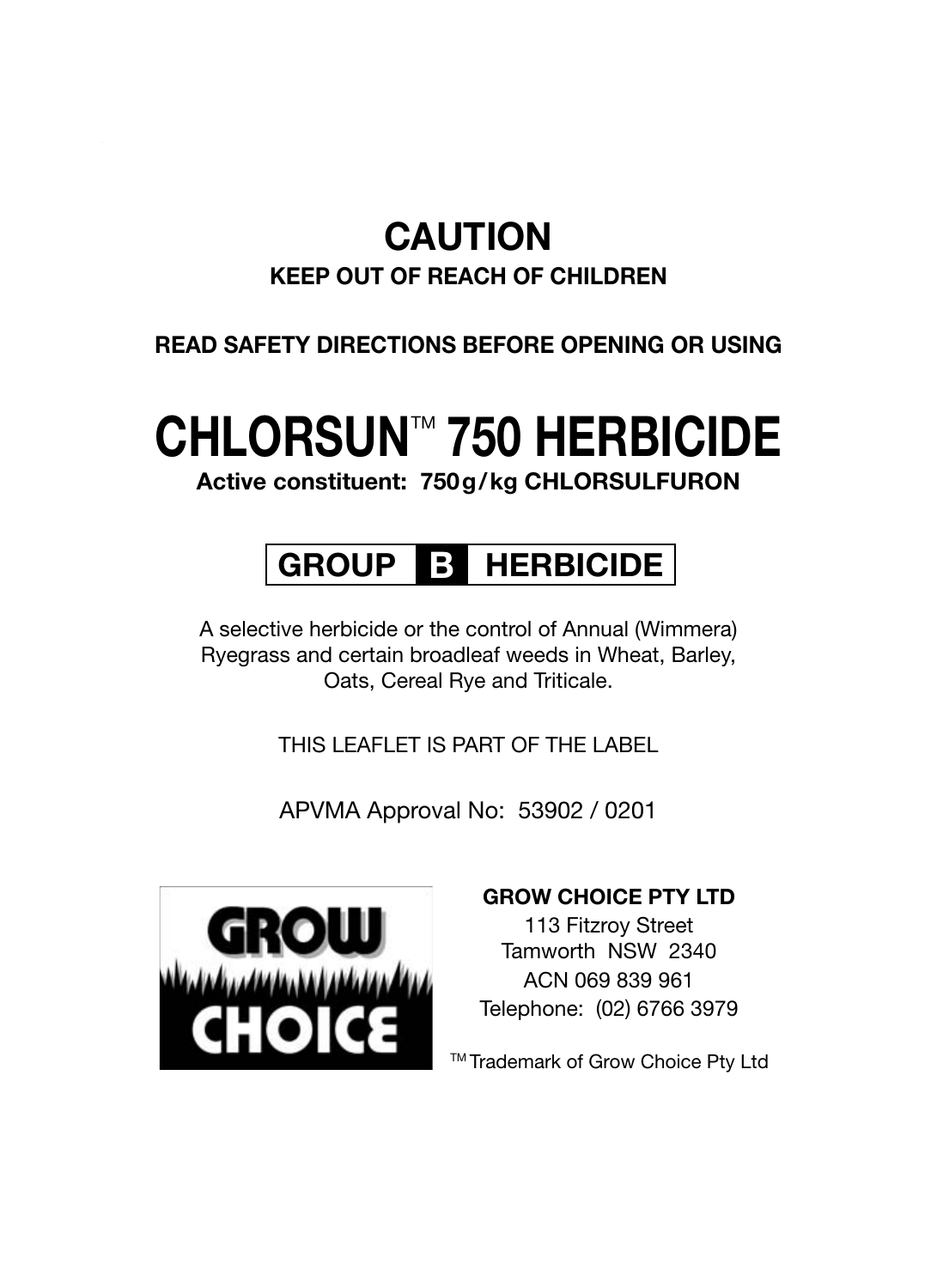## DIRECTIONS FOR USE **DIRECTIONS FOR USE**

### RESTRAINTS: **RESTRAINTS:**

DO NOT spray emerged crops if rain is expected within four hours. DO NOT spray emerged crops if rain is expected within four hours.

After mixing in the tank, spray within 48 hours if this product is used by itself, or within 24 hours if mixed After mixing in the tank, spray within 48 hours if this product is used by itself, or within 24 hours if mixed with another product. with another product.

DO NOT apply to plants suffering stress. DO NOT apply to plants suffering stress.

## METHOD OF USE - PRE-SOWING INCORPORATED BY SOWING. **METHOD OF USE – PRE-SOWING INCORPORATED BY SOWING. Annual Ryegrass Annual Ryegrass**

2

|                | Crop/Situation   Weeds Controlled | State(s) |                                     | Rate g/ha     |                                      | CRITICAL COMMENTS                                   |
|----------------|-----------------------------------|----------|-------------------------------------|---------------|--------------------------------------|-----------------------------------------------------|
|                |                                   |          |                                     | Soil Type     |                                      |                                                     |
|                |                                   |          |                                     |               | Light to Medium Soils<br>Heavy Soils |                                                     |
|                |                                   |          |                                     | Soil pH       |                                      |                                                     |
|                |                                   |          | Less than 7   7.0 8.5   8.5 or Less |               |                                      |                                                     |
| Wheat and      | Annual (Wimmera)                  | NSW.     | <u>ន</u>                            | $15$ or $20*$ | $\approx$                            | * Use the higher rate when paddock history          |
| Triticale only | Lolium rigidum<br>Ryegrass        | Vic, SA, |                                     |               |                                      | suggests a high weed population can be<br>expected. |
|                |                                   | WA only  |                                     |               |                                      |                                                     |
|                |                                   |          |                                     |               |                                      | NOTE: Refer to General Instructions for             |
|                |                                   |          |                                     |               |                                      | optimum application timing and conditions.          |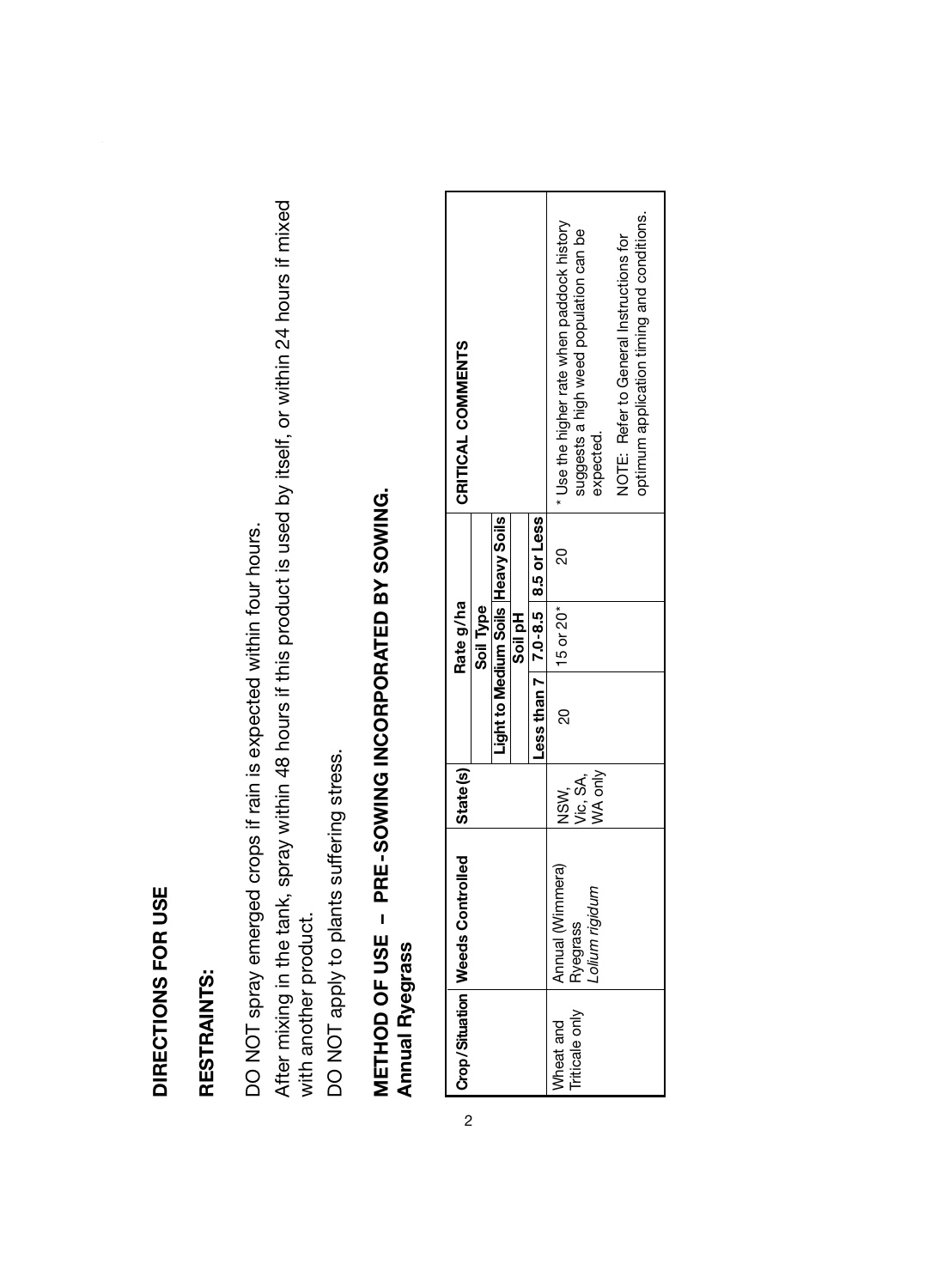| Crop/Situation              | <b>Weeds Controlled</b>                                                | <b>State(s)</b>               | Rate g/ha                    | <b>Critical Comments</b>                                                                                                                                          |
|-----------------------------|------------------------------------------------------------------------|-------------------------------|------------------------------|-------------------------------------------------------------------------------------------------------------------------------------------------------------------|
| Triticale only<br>Wheat and | Sisymbrium thellungii<br>African Turnip Weed                           | NSW and<br>Qild only          | 20                           |                                                                                                                                                                   |
|                             | Amsinckia / Yellow Burrweed<br>Amsinkia spp                            | SA, WA only<br>NSW, Vic,      | $\frac{5}{1}$                |                                                                                                                                                                   |
|                             | Phalaris paradoxa, Phalaris minor<br>Annual Phalaris                   | VSW only                      | $20 + 1$ L/ha<br>Trifluralin | If possible, spray and incorporate into the soil in one operation. If this is not<br>possible, incorporation should take place within four (4) hours of spraying. |
|                             | Hordeum leporinum<br>Barley Grass                                      | NSW and<br>Tas only           |                              | Delay may cause inferior weed control. Use only trifluralin products with an<br>active level of 400 g/L.                                                          |
|                             | Silvergrass Vulpia spp.                                                | Tas only                      |                              |                                                                                                                                                                   |
|                             | Ball Mustard Nes/ia puniculata                                         | SA only                       | $\frac{5}{1}$                |                                                                                                                                                                   |
|                             | Buckweat Fallopia convolvulus<br>Black Bindweed / Climbing             | Qld only                      | 20                           | Apply to dry soil before the sowing rain. Mechanical incorporation before the<br>sowing rain is not necessary.                                                    |
|                             | Brome grass Bromus spp.<br>Supression only                             | NSW, Vic, SA,<br>WA, Tas only |                              | Gives supression only if populations are 20 plants / m <sup>2</sup> or less.                                                                                      |
|                             | Cape Tulip Homeria spp.                                                | WA only                       | 20                           |                                                                                                                                                                   |
|                             | Capeweed Acrtotheca calendula                                          | NSW, Vic, SA,<br>WA, Tas only |                              | On acid soils pH 5.5 or less, this product will give a shorter period of control<br>in wet years.                                                                 |
|                             | Charlock Sinapis arvensis                                              | Vic, SA, Tas only             | $\frac{10}{10}$              |                                                                                                                                                                   |
|                             | Mesembryanthemun crystallinum<br>Common Iceplant                       | SA only                       |                              |                                                                                                                                                                   |
|                             | Corn Gromwell / Sheepweed /<br>Buglossoides arvensis<br>White Ironweed | ald, NSW, Vic,<br>SA, WA only | $\overline{20}$              |                                                                                                                                                                   |
|                             | Deadnettle Laminum<br>amplexicaule                                     | All States                    | 15 or 20                     | Use the higher rate when paddock history suggests a high weed population<br>can be expected.                                                                      |
|                             | Docks Rumex spp.                                                       | VSW, Vic, SA                  | 20                           |                                                                                                                                                                   |
|                             | Fat Hen Chenopodium album                                              | NSW, Tas only                 |                              |                                                                                                                                                                   |
|                             | Fumitory Furneria spp.                                                 | NSW, Vic, SA,<br>WA, Tas only | 15 or 20                     | Use the higher rate when paddock history suggests a high weed population<br>can be expected.                                                                      |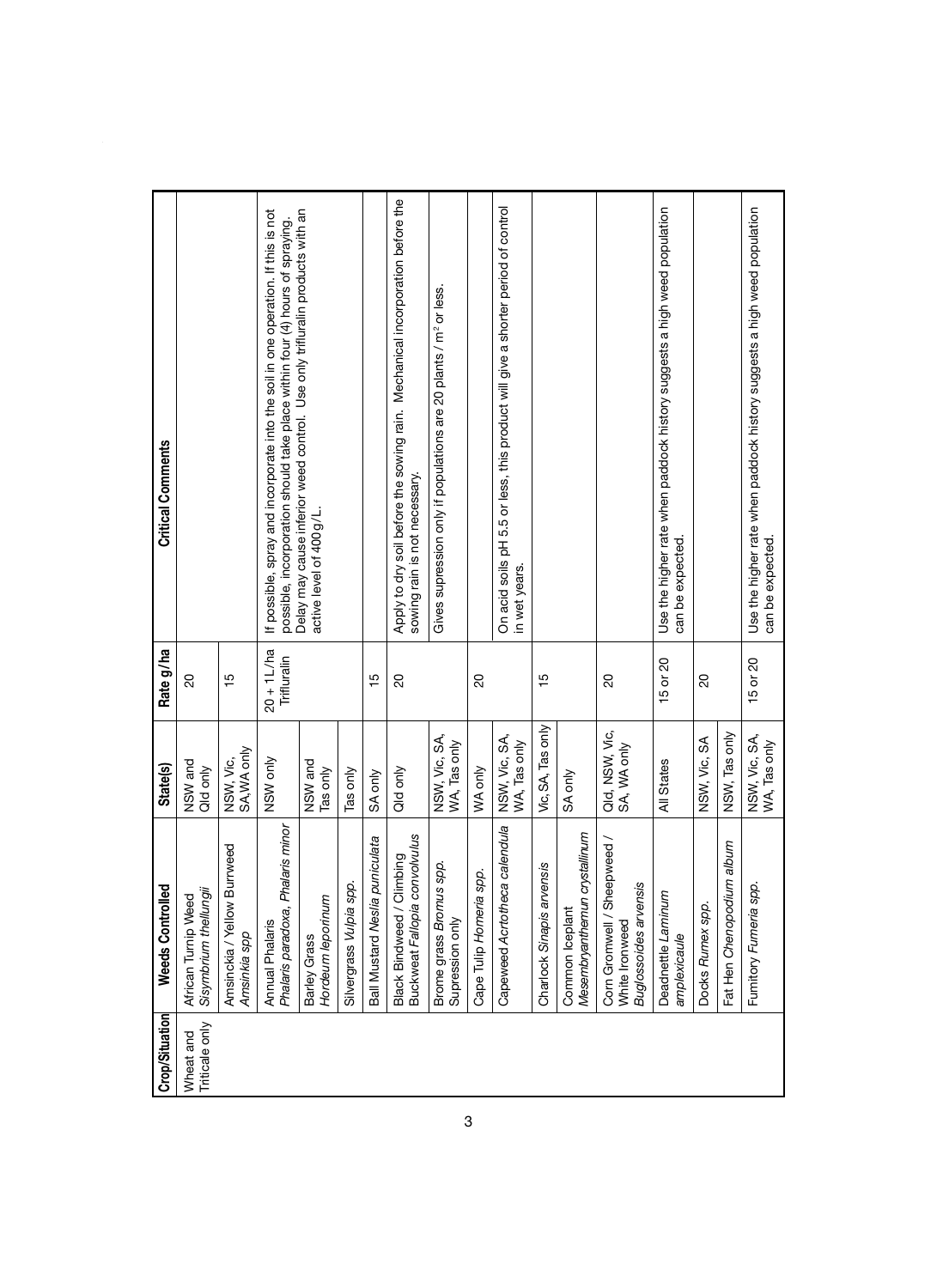| Crop/Situation              | <b>Weeds Controlled</b>                                | State(s)                        | Rate g/ha      | <b>Critical Comments</b>                                                                                                                                  |
|-----------------------------|--------------------------------------------------------|---------------------------------|----------------|-----------------------------------------------------------------------------------------------------------------------------------------------------------|
| Triticale only<br>Wheat and | Guilford grass / Onion grass<br>Romula rosea           | ≸                               | $\frac{10}{2}$ |                                                                                                                                                           |
|                             | ndian Hedge Mustard<br>Sisymbrium orientale            | All States                      |                |                                                                                                                                                           |
|                             | King Island Melliot<br>Melilotus indicus               | Vic, SA only                    |                |                                                                                                                                                           |
|                             | Diplotaxis tenuiflolia<br>Lincoln weed                 | SA only                         |                |                                                                                                                                                           |
|                             | Loosestrife                                            | Vic only                        |                |                                                                                                                                                           |
|                             | Salvia reflexa<br>Mintweed                             | Qld and NSW<br>only             | 8              |                                                                                                                                                           |
|                             | Mouse-ear Chickweed                                    | NSW, Vic, SA                    | 10             |                                                                                                                                                           |
|                             | Cerastium spp.                                         | WA, Tas only                    |                |                                                                                                                                                           |
|                             | Tetragonia tetragonoides<br><b>New Zealand Spinach</b> | Qld only                        | ୡ              |                                                                                                                                                           |
|                             | Pradoxa grass                                          | <b>Nth NSW</b>                  |                | Apply to dry soil before the sowing rain. Mechanical incorporation before the                                                                             |
|                             | Phalaris paradoxa                                      | (Soil pH > 7.5)<br>and Qld only |                | sowing rain is not necessary.                                                                                                                             |
|                             | Patersons Curse / Salvation Jane                       | NSW, Vic, SA                    | ١p             |                                                                                                                                                           |
|                             | Echium plantagineum                                    | WA, Tas only                    |                |                                                                                                                                                           |
|                             | Pimpernels                                             | NSW, Vic, SA,                   |                |                                                                                                                                                           |
|                             | Anagallis arvensis                                     | Tasonly                         |                |                                                                                                                                                           |
|                             | Prickley Lettuce / Whip Thistle                        | Vic, SA only                    | ន              |                                                                                                                                                           |
|                             | actuca serriola                                        |                                 |                |                                                                                                                                                           |
|                             | Papaver hybridum<br>Rough Poppy                        | NSW, SA, WA,<br>Tas only        | 15 or 20       | Use the higher rate when paddock history suggests a high weed population<br>can be expected.                                                              |
|                             | Saffron Thistle Carthamus                              |                                 |                |                                                                                                                                                           |
|                             | lanatus (Suppression only)                             | ald, NSW, Vic,<br>SA, Tas only  | ୡ              |                                                                                                                                                           |
|                             | Saltbush Atriplex muelleri                             | Qld and NSW                     |                |                                                                                                                                                           |
|                             | Shepherds Purse                                        | VSW, Vic, SA                    | 5 or 20        | Use the higher rate when paddock history suggests a high weed population                                                                                  |
|                             | Capsella bursa-pastoris                                | WA, Tas only                    |                | can be expected.                                                                                                                                          |
|                             | Slender Celery                                         | Qld and NSW                     | ାର             |                                                                                                                                                           |
|                             | Apium leptophyllum                                     | only                            |                |                                                                                                                                                           |
|                             | Carduus tenuiflorus<br>Slender Thistle                 | Tas only                        |                |                                                                                                                                                           |
|                             | Soursob Oxalis pes - caprae                            | NSW, Vic, SA                    | ١ŗ٥            | Apply only to soils of pH 7.5 or above. Apply after majority of Soursobs have                                                                             |
|                             |                                                        | $\sin$                          |                | sowing. The most effective and reliable control is achieved with early post-<br>emerged and leave soils undisturbed for 1-4 weeks prior to cultivation or |
|                             |                                                        |                                 |                | amergent applications (EPE) after crop and weed emergence.                                                                                                |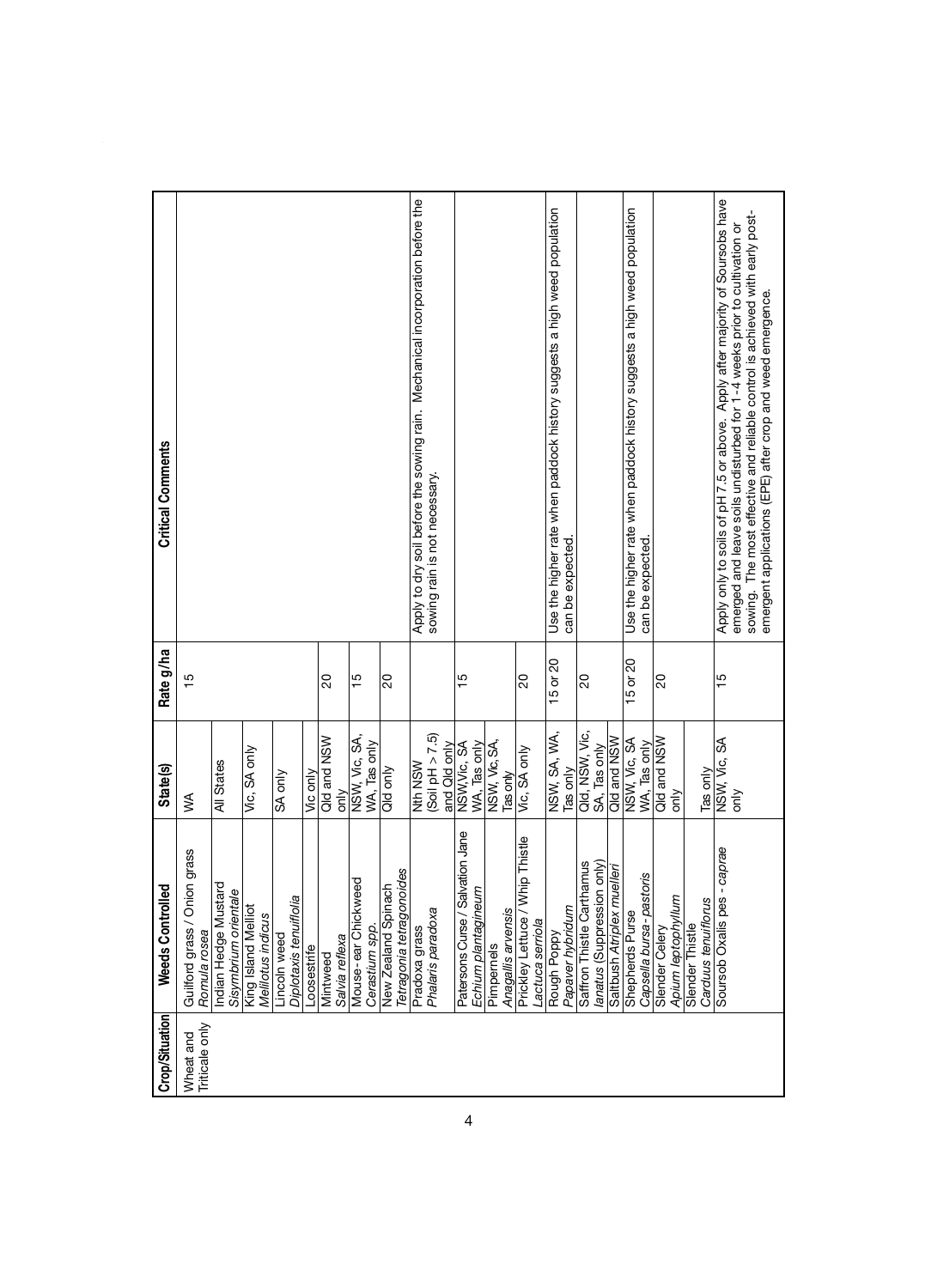| Crop/Situation              | <b>Weeds Controlled</b>                                                     | <b>State(s)</b>                  | Rate g/ha       | <b>Critical Comments</b>                                                                     |
|-----------------------------|-----------------------------------------------------------------------------|----------------------------------|-----------------|----------------------------------------------------------------------------------------------|
| Triticale only<br>Wheat and | Cirsium vulgare<br>Spear Thistle                                            | Tas only                         | 20              |                                                                                              |
|                             | Onopordum acaulon<br>Stemless Thistle                                       | SA only                          | 15 or 20        | Use the higher rate when paddock history suggests a high weed population<br>can be expected. |
|                             | Storksbill / Wild Geranium<br>Erodium spp.                                  | Vic, SA, WA,<br>Tas only         | $\frac{10}{10}$ |                                                                                              |
|                             | Three-Comered Jack(s) Doublegee/ NSW, Vic. SA,<br>Spiny Emex Emex australis | WA only                          | 20              |                                                                                              |
|                             | Polygonun patulum<br>Tree Hogweed                                           | Vic, SA only                     |                 |                                                                                              |
|                             | Rapistrum rugosum<br><b>Turnip Weed</b>                                     | Qld and SA<br>only               | $\frac{10}{10}$ |                                                                                              |
|                             | Wireweed / Hogweed<br>Polygonum aviculare                                   | All States                       | 15 or 20        | Use the higher rate when paddock history suggests a high weed population<br>can be expected. |
|                             | Brassica tourneforti<br>Wild Turnip                                         | WA and Tas only<br>NSW, Vic, SA, | ۱5              |                                                                                              |

# **METHOD OF USE - POST CROP AND WEED EMERGENCE<br>Annual Ryegrass METHOD OF USE – POST CROP AND WEED EMERGENCE Annual Ryegrass**

| CRITICAL COMMENTS |                                                |           |                                   |                                           | pressure. Apply no later than the 3 leaf stage |                                                                                                                      |          |                     |                                       |                                               | efficacy.                               |
|-------------------|------------------------------------------------|-----------|-----------------------------------|-------------------------------------------|------------------------------------------------|----------------------------------------------------------------------------------------------------------------------|----------|---------------------|---------------------------------------|-----------------------------------------------|-----------------------------------------|
|                   |                                                |           |                                   |                                           |                                                |                                                                                                                      |          |                     |                                       |                                               |                                         |
|                   |                                                |           | Soil pH                           |                                           |                                                |                                                                                                                      |          |                     |                                       |                                               |                                         |
|                   |                                                |           |                                   |                                           |                                                |                                                                                                                      |          |                     |                                       |                                               |                                         |
| <b>State(s)</b>   |                                                |           |                                   | NSW.                                      |                                                | WA only                                                                                                              |          |                     |                                       |                                               |                                         |
|                   |                                                |           |                                   |                                           |                                                | Lolium rigidum                                                                                                       |          |                     |                                       |                                               |                                         |
|                   |                                                |           |                                   |                                           |                                                | and Cereal                                                                                                           | Rye only |                     |                                       |                                               |                                         |
|                   | Rate g/ha<br>Crop/Situation   Weeds Controlled | Soil Type | Light to Medium Soils Heavy Soils | Less than $7$   $7.0 - 8.5$   8.5 or Less | Wheat, Barley, Annual (Wimmera)                | 20 or 25*   15 or 20*   20 or 25*   * Use the higher rate under heavy weed<br>Vic, SA,<br>Oats, Triticale   Ryegrass |          | of Annual Ryegrass. | Application of this product to Annual | Ryegrass 2 leaf or greater with water volumes | less than 50 L/ha may result in reduced |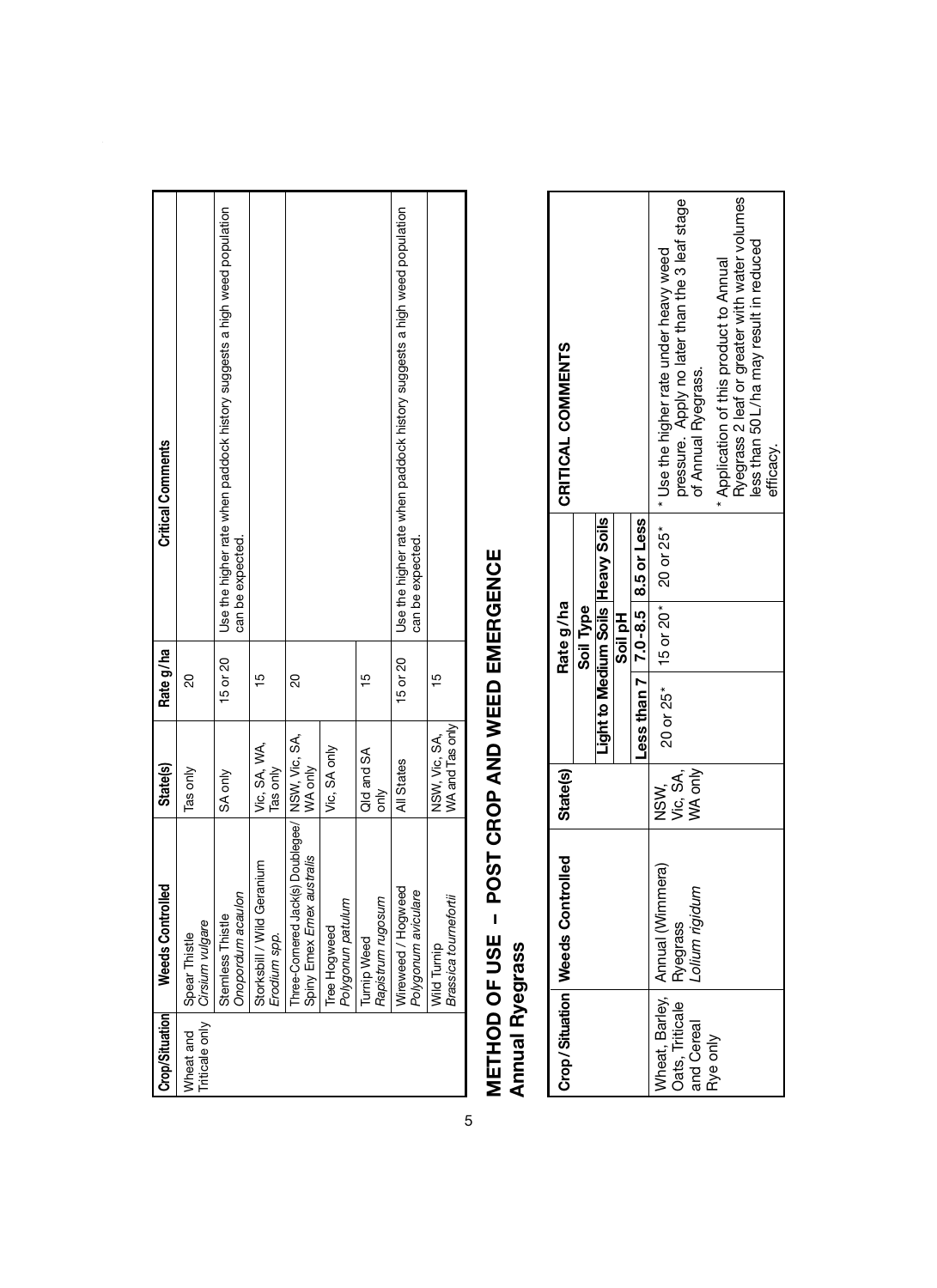| Crop/Situation              | <b>Weeds Controlled</b>                                                     | <b>State(s)</b>                | Rate g/ha       | <b>Critical Comments</b>                                                                           |
|-----------------------------|-----------------------------------------------------------------------------|--------------------------------|-----------------|----------------------------------------------------------------------------------------------------|
| Barley, Oats,<br>Wheat,     | African Turnip Weed<br>Sisymbrium thellungii                                | NSW and<br>Qld only            | $\overline{20}$ | Apply at the cotyledon to 4 leaf stage.                                                            |
| Triticale and<br>Cereal Rye | Amsinckia / Yellow Burrweed<br>Amsinkia spp                                 | NSW, Vic,<br>SA, WA only       | $\frac{5}{1}$   |                                                                                                    |
| òη                          | Ball Mustard Neslia puniculata                                              | SA only                        | $\frac{5}{1}$   |                                                                                                    |
|                             | Bifora / Carrot weed<br>Cotula australis                                    |                                | 25              |                                                                                                    |
|                             | Buckweat Fallopia convolvulus<br>Black Bindweed / Climbing                  | Qid and NSW<br>only            | 20              | Apply at the cotyledon to 2 leaf stage of weed.                                                    |
|                             | Cape Tulip Homeria spp.                                                     | WA only                        | 20              |                                                                                                    |
|                             | Charlock Sinapis arvensis                                                   | NSW, Vic, SA,<br>Tas only      | $\frac{15}{10}$ |                                                                                                    |
|                             | Corn Gromwell / Sheepweed<br><b>Buglossoides arvensis</b><br>White Ironweed | NSW, Vic, SA,<br>WA only       | $\overline{a}$  | Apply at the cotyledon to 2 leaf stage. If applied at a later stage only<br>supression will occur. |
|                             | Deadnettle Laminum<br>amplexicaule                                          | Qld, NSW, Vic,<br>SA, Tas only | 15 or 20        |                                                                                                    |
|                             | Docks Rumex spp.                                                            | Vic, SA, WA,<br>Tas only       | 20              |                                                                                                    |
|                             | Fat Hen Chenopodium album                                                   | NSW, Tas only                  | 20              |                                                                                                    |
|                             | Fumitory, Denseflower<br>Fumeria densiflora                                 | NSW, Vic, SA,<br>WA, Tas only  | 15 or 20        | Apply at the cotyledon to 2 leaf stage.                                                            |
|                             | Guilford grass / Onion grass<br>Romula rosea                                | WA only                        | $\frac{10}{10}$ |                                                                                                    |
|                             | Hoary Cress Cardaria draba                                                  | Vic, SA, Tas only              | $\frac{15}{1}$  | Apply at the cotyledon to 2 leaf stage.                                                            |
|                             | Lincoln Weed Diplotaxis tenufflora SA only                                  |                                | $\overline{20}$ |                                                                                                    |
|                             | Matricaria Matricaria matricoarioides   WA, Tas only                        |                                |                 |                                                                                                    |
|                             | Mintweed Salvia reflexa                                                     | Qld and NSW<br>only            |                 | Apply at the cotyledon to 2 leaf stage.                                                            |
|                             | Mouse-ear Chickweed<br>Cerastium spp.                                       | NSW, Vic, SA,<br>WA, Tas only  | $\frac{5}{1}$   |                                                                                                    |
|                             | Mustards Sisymbrium spp.                                                    | All States                     |                 |                                                                                                    |
|                             | Tetragonia tetragonoides<br>New Zealand Spinach                             | Qild only                      | g               |                                                                                                    |
|                             | Patersons Curse / Salvation Jane<br>Echium plantagineum                     | NSW, Vic, SA,<br>WA, Tas only  | 15              |                                                                                                    |
|                             | Pimpernels Anagallis arvensis                                               | NSW, Vic, SA,<br>Tas only      |                 |                                                                                                    |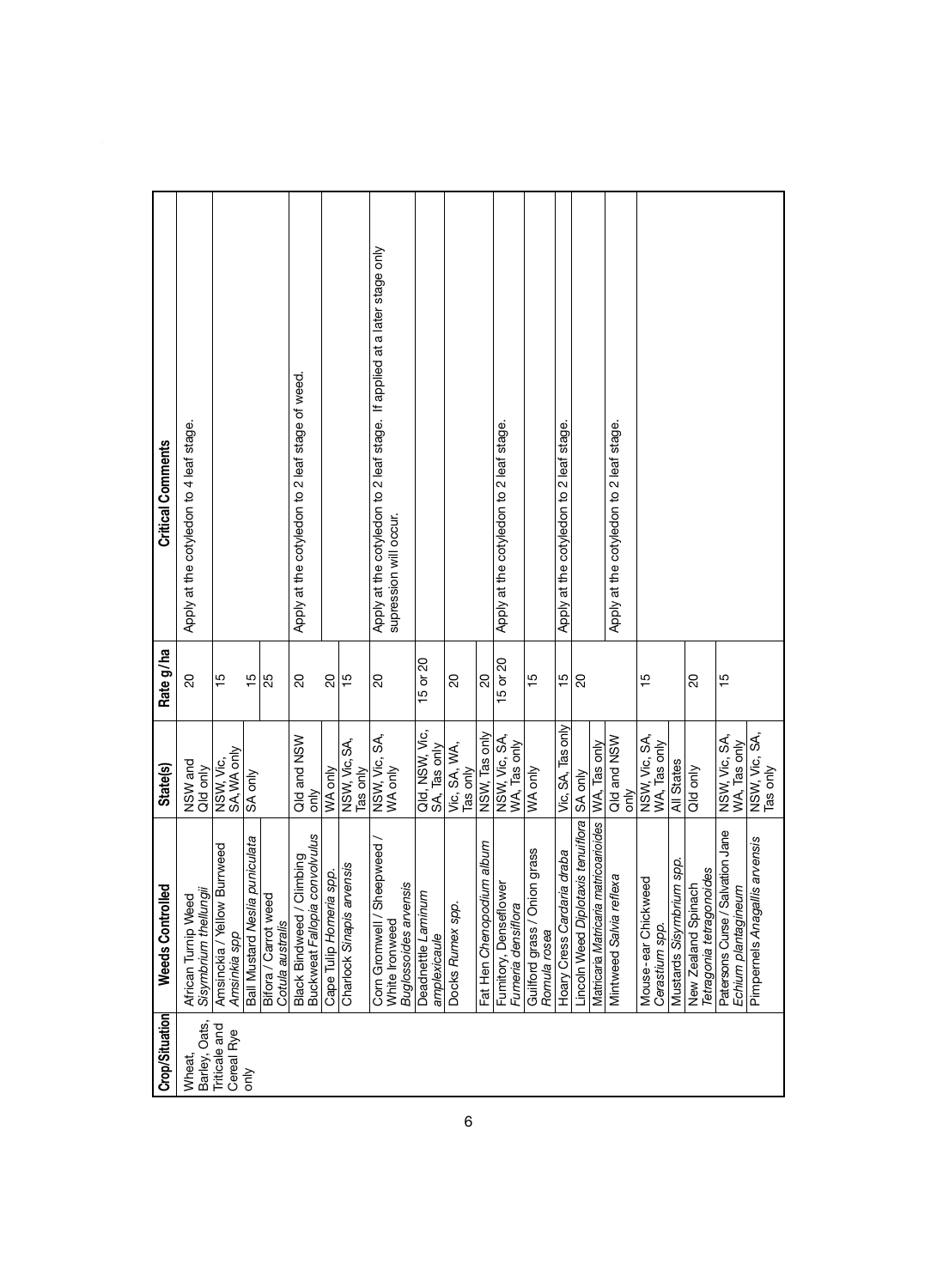| Crop/Situation              | <b>Weeds Controlled</b>                             | <b>State(s)</b>               | Rate g/ha       | <b>Critical Comments</b>                                                |
|-----------------------------|-----------------------------------------------------|-------------------------------|-----------------|-------------------------------------------------------------------------|
| Barley, Oats,<br>Wheat,     | Prickley Lettuce / Whip Thistle<br>Lactuca serriola | Vic, Tas only                 | 20              |                                                                         |
| Triticale and<br>Cereal Rye | Papaver hybridum<br>Rough Poppy                     | NSW, SA, WA,<br>Tas only      |                 |                                                                         |
| ð                           | Saltbush Atriplex muelleri                          | Qld and NSW<br>òρ             |                 | Apply at the cotyledon to 4 leaf stage.                                 |
|                             | Capsella bursa-pastoris<br>Shepherds Purse          | NSW, Vic, SA,<br>WA, Tas only |                 |                                                                         |
|                             | Apium leptophyllum<br>Slender Celery                | Qld and NSW<br>only           |                 | Apply at the cotyledon to 4 leaf stage.                                 |
|                             | Soursob Oxalis pes - caprae                         | NSW, Vic, SA,<br>WA only      |                 | Apply when the majority of Soursobs have emerged.                       |
|                             | Spear Thistle Cirsium vulgare                       | Tas only                      |                 |                                                                         |
|                             | Stagger weed                                        | Qld, NSW, WA,                 |                 |                                                                         |
|                             | Stachys arvensis                                    | Tas only                      |                 |                                                                         |
|                             | Onopordum acaulon<br>Stemless Thistle               | Vic only                      | 25              |                                                                         |
|                             | Storksbill / Wild Geranium                          | Vic, SA, WA,<br>Tas only      | $\frac{5}{1}$   |                                                                         |
|                             | Erodium spp.                                        |                               |                 |                                                                         |
|                             | Polygonun patulum<br>Tree Hogweed                   | Vic only                      | 20              |                                                                         |
|                             | <b>Turnip Weed</b>                                  | Qld, NSW, SA                  | $\frac{10}{10}$ |                                                                         |
|                             | Rapistrum rugosum                                   | only                          |                 |                                                                         |
|                             | Wild Radish                                         | All States                    | 15 or 20        | Use the higher rate under heavy weed pressure. A follow-up spray with a |
|                             | Raphanus raphanistrum                               |                               |                 | suitable herbicide may benecessary to control subsequent germinations.  |
|                             | Brassica tournefortii<br>Wild Turnip                | NSW, Vic, SA,<br>WA, Tas only | ۳b              |                                                                         |
|                             | Wireweed / Hogweed                                  | All States                    | 20              |                                                                         |
|                             | Polygonum aviculare                                 |                               |                 |                                                                         |

# WITHHOLDING PERIOD: NOT REQUIRED WHEN USED AS DIRECTED. **WITHHOLDING PERIOD: NOT REQUIRED WHEN USED AS DIRECTED.**

# NOT TO BE USED FOR ANY PURPOSE, OR IN ANY MANNER, CONTRARY TO THIS LABEL<br>UNLESS AUTHORISED UNDER APPROPRIATE LEGISLATION. **NOT TO BE USED FOR ANY PURPOSE, OR IN ANY MANNER, CONTRARY TO THIS LABEL UNLESS AUTHORISED UNDER APPROPRIATE LEGISLATION.**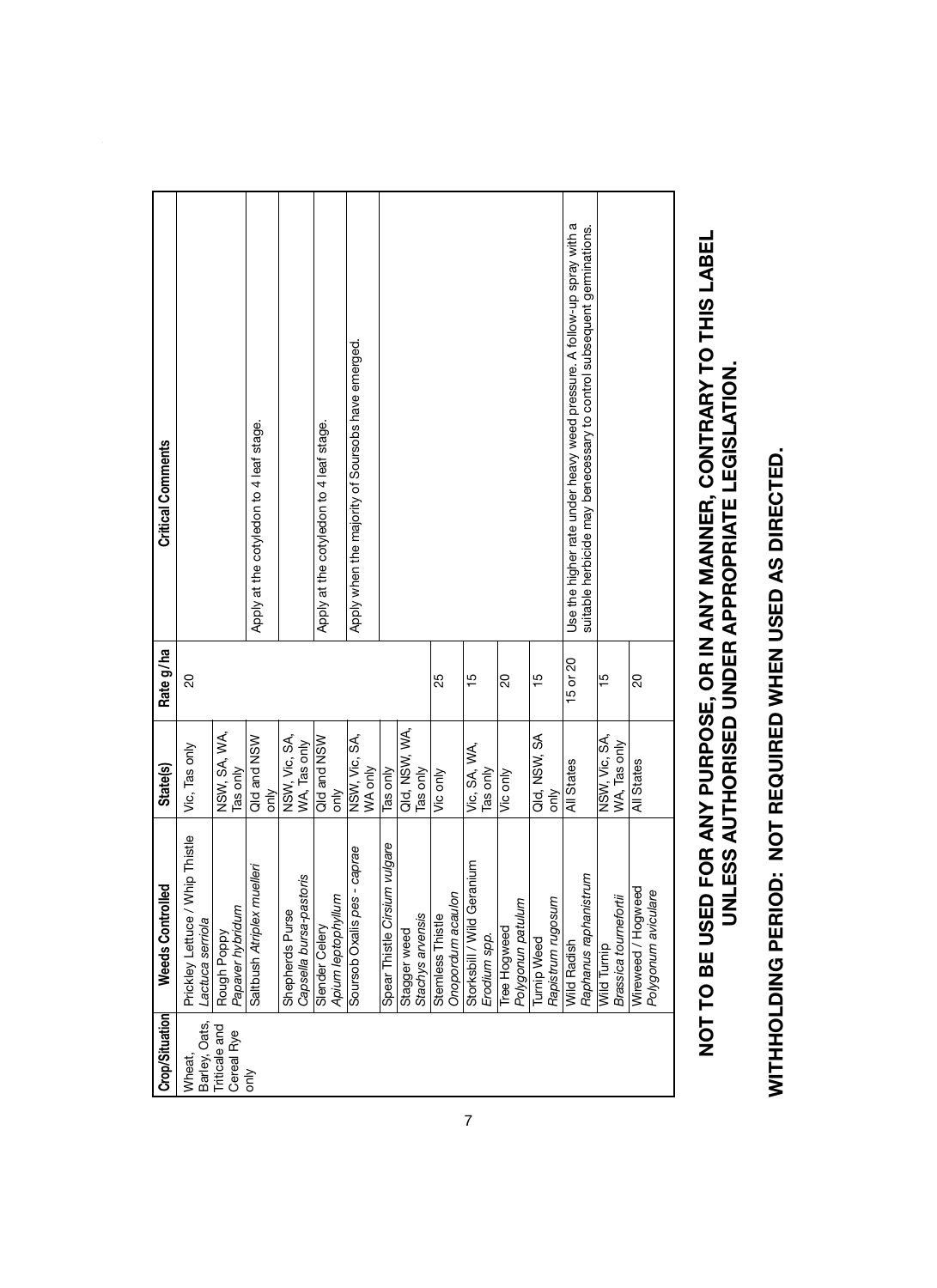#### **General Instructions**

This product is a selective herbicide designed to control certain weeds in wheat, triticale, barley, oats and cereal rye.

This product is suitable as a pre-sowing treatment for wheat and triticale, and as a post-sowing treatment for wheat, triticale, barley, oats and cereal rye. When used on emerged weeds, the product is absorbed by foliage and green stems and moves into the root system.

Prior to using this product, careful consideration should be given to soil pH. As soil pH increases, rate of breakdown decreases. This product should not be used on soil pH 8.6 or higher as extended soil residual activity could adversely affect crop rotation options beyond normal intervals.

This product should not be used on soils with a pH of 8.6 or higher as soil residual activity could adversely affect following crops and crop rotation intervals may be extended beyond normal intervals.

Crops other than wheat, barley, oats, triticale and cereal rye can be extremely sensitive to low concentrations of this product in the soil. See Crop Rotation Recommendations.

Best weed control is obtained when rainfall or sprinkler irrigation wets the soil to a depth of 5 to 7.5cm within 4 weeks of application.

#### **Pre-Sowing Incorporated by Sowing:**

WA only – Avoid applying to dry, sandy soils as rapid leaching may occur with early season rains.

SA only – Before using rates greater than 15g/ha on light to medium soils pH 7 to 8.5, seek further advice.

Conventionally Sown Crops – on soils less than 7, apply a spray just before sowing or in conjunction with the sowing operation. On soils of pH of 7 or greater it is not critical to time the spray just before sowing. Spray onto a non-ridged surface free of large clods.

Use low profile 10cm combine points for sowing. Sow at speeds of 10 kph or greater. Use light covering harrows at sowing. If applied to dry soil and sowing is to be delayed, incorporate immediately after spraying to prevent loss by wind erosion.

Direct Drilled Crops - apply tank mixed with either Spray.Seed<sup>1</sup> or glyphosate in accordance with manufacturer's label recommendations.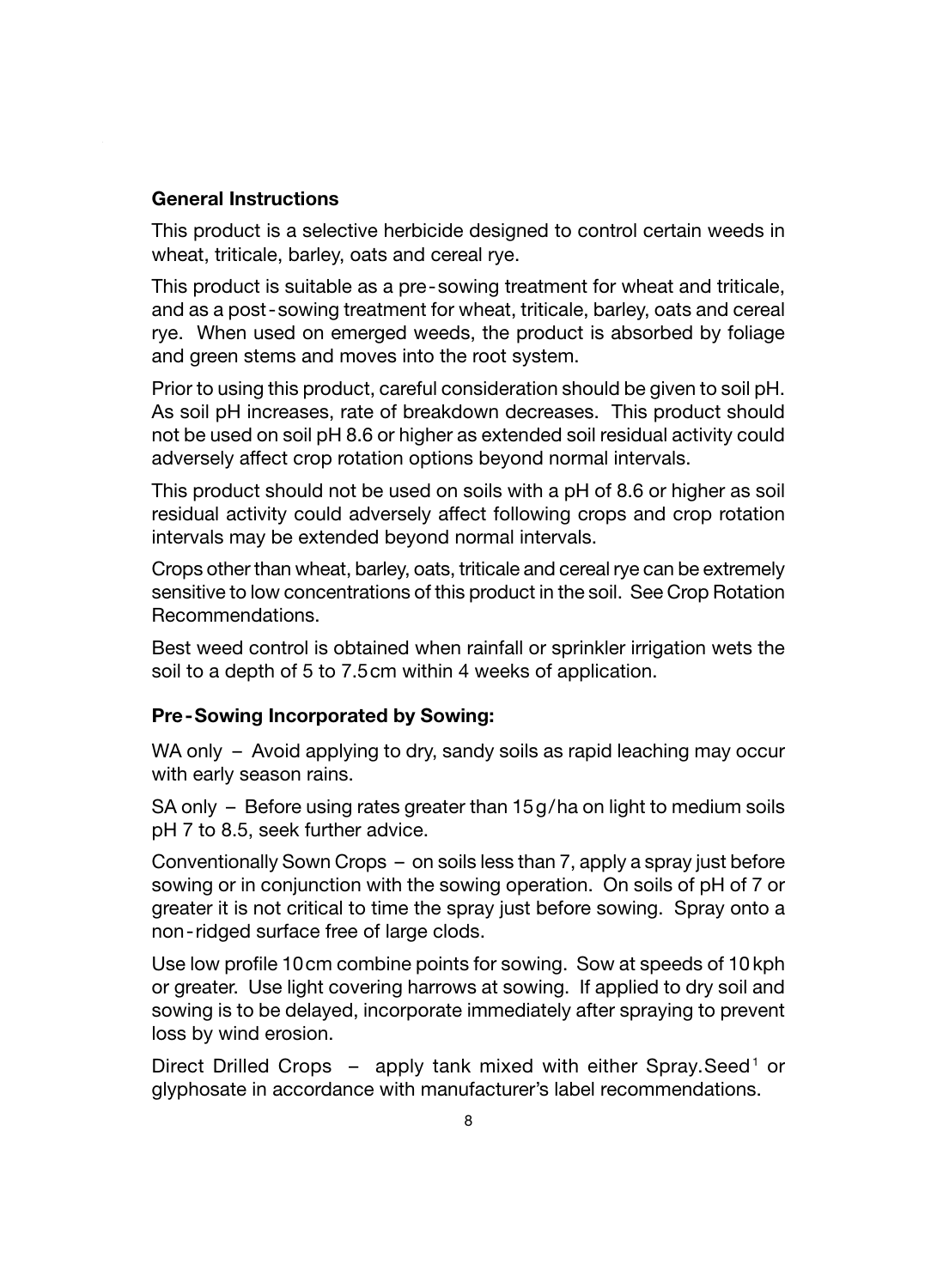#### **Post Crop and Weed Emergence:**

Where treatment is delayed or where weeds are not actively growing due to adverse conditions results may be slow to appear and weeds may be only stunted or suppressed.

Wheat, Tritical and Cereal Rye – apply after crop emergence when weeds are small and actively growing **(Annual Ryegrass no more than 3 leaves, Broadleaved weeds no more than 5cm in height or diameter)** (for Black Bindweed refer to specific recommendations). Barley and Oats - apply between 2 leaf stage of crop (3 leaf stage – SA only) and early tillering when weeds are small and actively growing **(Annual Ryegrass no more than 3 leaves, Broadleaved weeds no more than 5cm in height of diameter)** (for Black Bindweed refer to specific recommendations).

#### GROUP **B** HERBICIDE

#### **Resistant Weeds Warning**

Chlorsun 750 Herbicide is a member of the sulfonylurea group of herbicides. Chlorsun 750 Herbicide has the inhibitor of the enzyme acetolactate synthase (ALS) mode of action. For weed resistance management, Chlorsun 750 Herbicide is a Group B Herbicide. Naturally-occurring weed biotypes resistant to Chlorsun 750 Herbicide and other ALS inhibitor herbicides (Annual Ryegrass and some broadleaf weeds) are known to exist.

They can eventually dominate the weed population if these herbicides are used repeatedly. These herbicides will not be controlled by Chlorsun 750 Herbicide or other ALS inhibitor herbicides.

Annual Ryegrass biotypes resistant to diclofop-methyl and other "grass specific" herbicides are often also resistant to Chlorsun 750 Herbicide. Before using Chlorsun 750 Herbicide on a population resistant to "grass specific" herbicides, have a resistance test conducted to ensure that it is still susceptible to Chlorsun 750 Herbicide.

Since the occurrence of resistant weeds is difficult to detect prior to use, Grow Choice Pty Ltd accepts no liability for any losses that may result from the failure of Chlorsun 750 Herbicide to control resistant weeds.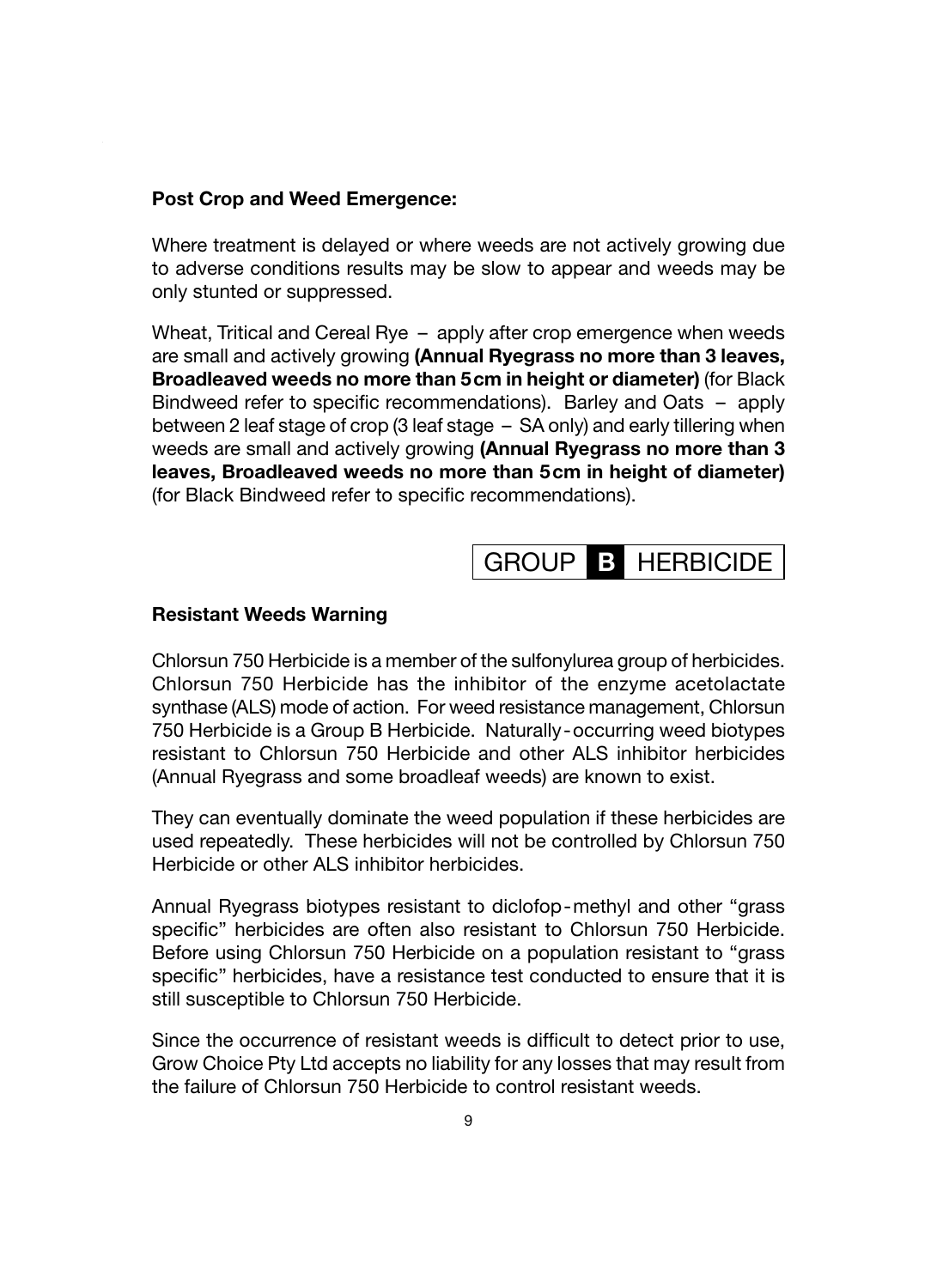To prevent, or at least minimise the risk of resistant weeds occurring, use Chlorsun 750 Herbicide in tank mixes (if appropriate) and/or rotations with herbicides having different modes of action effective on the same weed species. Large numbers of healthy surviving weeds can be an indication that resistance is developing. Efforts should be taken to prevent seed set of these survivors. DO NOT make more than one application of an ALS inhibitor herbicide to a crop, either pre-sowing incorporated by sowing or post crop and weed emergence.

If the user suspects that an ALS inhibitor-resistant weed is present, Chlorsun 750 Herbicide or other ALS inhibitor herbicides should not be used.

Strategies to minimise the risk of herbicide resistance are available. Consult your farm chemical supplier, consultant, local Department of Agriculture or Primary Industries.

#### **Grazing Advice**

Avoid grazing treated areas within 24 hours of application to optimise weed control. A nil withholding period is applicable for grazing Chlorsun 750 Herbicide treated areas (when used as directed on this label).

#### **Crop Safety:**

DO NOT use this product for:

- crops other than cereals.
- cereals irrigated by furrows or flooding.
- winter cereals undersown with legume pasture crops.
- weed control where crops are under stress. Damage can occur where crops are stressed due to conditions such as excessive soil alkalinity or acidity, poor nutrient status, disease, nematode or insect infestation, adverse weather conditions, drought or waterlogging. If crops become stressed after spraying, they may turn yellow or become retarded, but usually they will recover with no reduction in yield.

#### **Wheat:**

DO NOT use this product for:

- wheat varieties Cranbrook, or Miling.
- the wheat variety Vulcan if on acid soils and under stress conditions caused by waterlogging, frost, aluminium or manganese toxicity; reduced yields may result.
- pre-sowing treatment of weeds in wheat varieties Avocet and Durati (OK for post-emergent use).
- pre-sowing treatment of weeds in wheat variety Banks if oil pH is 5.5 or less (OK for post-emergent use).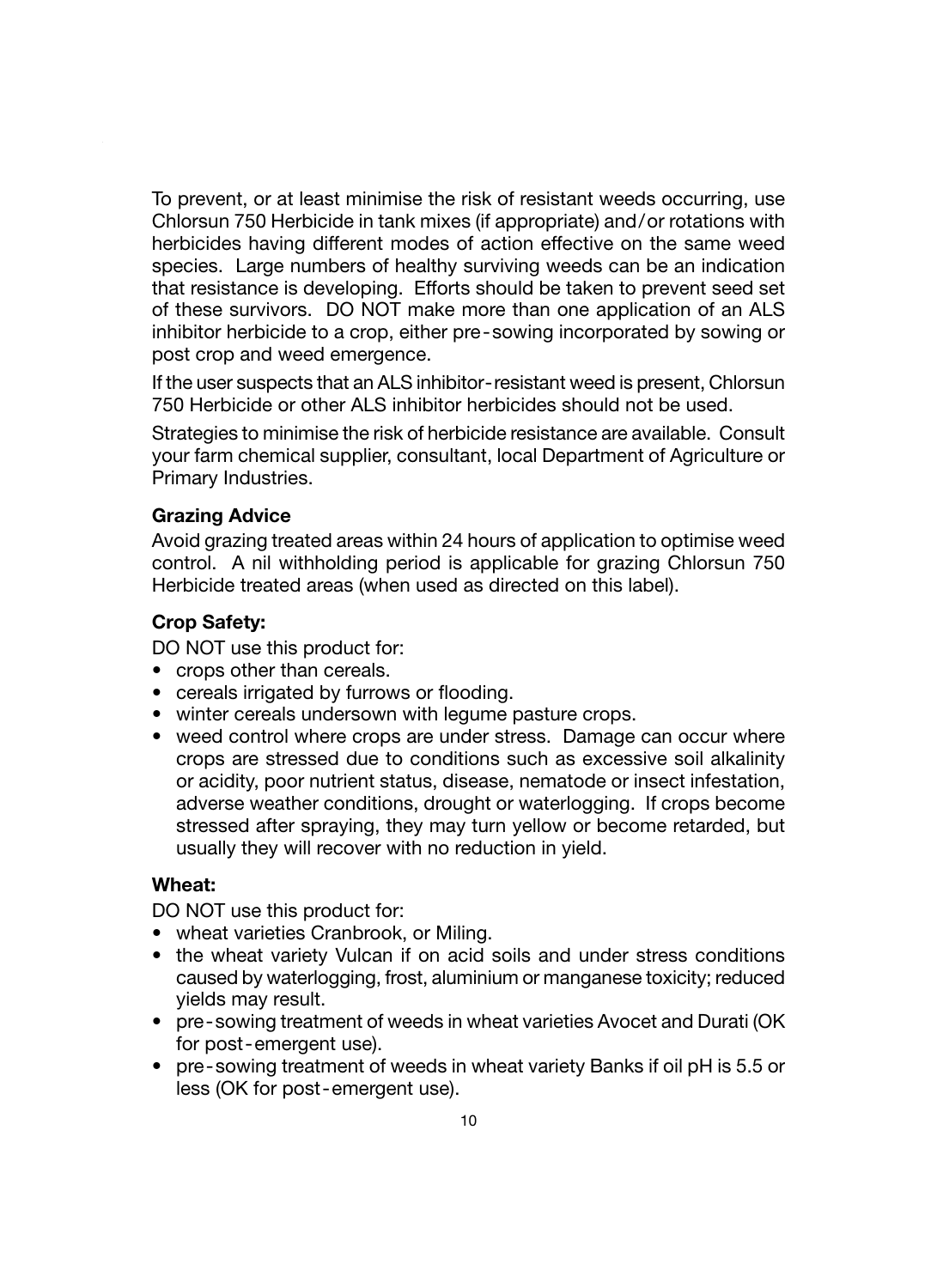### Barley and Oats: **Barley and Oats:**

DO NOT use this product for: DO NOT use this product for:

- application before the crop has reached the 2-leaf stage (3-leaf stage in SA). • application before the crop has reached the 2-leaf stage (3-leaf stage in SA).
	- · Stirling barley. • Stirling barley.
- · barley under waterlogged conditions (yield may be reduced). • barley under waterlogged conditions (yield may be reduced).

The application of other sulfonylurea herbicides following this product is not recommended. The application of other sulfonylurea herbicides following this product is not recommended.

## **Crop Rotation Recommendations Crop Rotation Recommendations**

Land previously treated with this product should not be rotated to other crops other than those listed in Land previously treated with this product should not be rotated to other crops other than those listed in the following tables. the following tables.

Tolerance of other crops (grown through to maturity) should be determined on a small scale before sowing Tolerance of other crops (grown through to maturity) should be determined on a small scale before sowing into larger areas. into larger areas.

The treated areas may be replanted to any of the specified crops after the interval indicated in the following The treated areas may be replanted to any of the specified crops after the interval indicated in the following tables: 11

|                                                        | g               | Sorghum<br>Soybeans<br>Sunflower<br>Maize                                                                                 |
|--------------------------------------------------------|-----------------|---------------------------------------------------------------------------------------------------------------------------|
| MINIMUM RECROPPING INTERVAL (MONTHS AFTER APPLICATION) | <u>بہ</u>       | Subterranean Clover**<br>Faba Beans<br>Rapeseed<br><b>Teld Pea</b><br>Safflower<br>Lupins<br>Medics**<br>ucerne<br>inseed |
|                                                        |                 | Barley                                                                                                                    |
|                                                        |                 | <b>Oats</b>                                                                                                               |
|                                                        |                 | Cereal Rye                                                                                                                |
|                                                        |                 | Triticale<br><b>Mheat</b>                                                                                                 |
|                                                        | <b>SOIL</b> pH* | 6.5 or less                                                                                                               |

# NB - THE TABLE BELOW APPLIES TO ALL STATES **NB – THE TABLE BELOW APPLIES TO ALL STATES**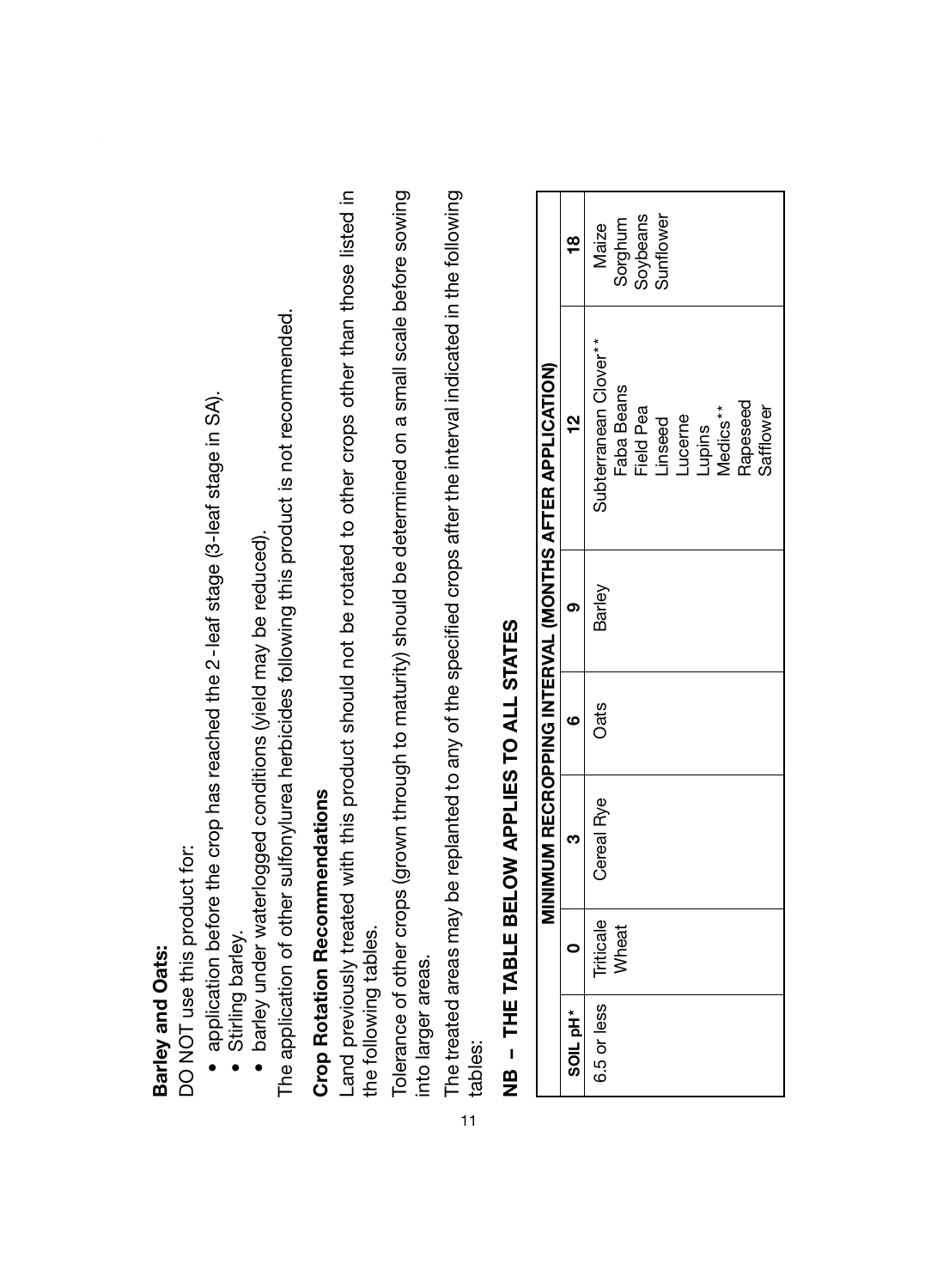NB - THE TABLES BELOW APPLY TO QId, SA, WA & Tas ONLY **NB – THE TABLES BELOW APPLY TO Qld, SA, WA & Tas ONLY**

|             |                  |            |        | MINIMUM RECROPPING INTERVAL (MONTHS AFTER APPLICATION) |          |                     |
|-------------|------------------|------------|--------|--------------------------------------------------------|----------|---------------------|
| RAINFALL    |                  |            |        | s                                                      | g        | g                   |
| REQUIREMENT |                  |            |        | Minimum 700mm                                          |          |                     |
| Soil pH*    | <b>Triticale</b> | Cereal Rye | Barley | Japanese Millet                                        | Cotton   | <b>Faba Beans</b>   |
|             | Wheat            |            | Oats   | Maize                                                  | Soybeans | Field Pea           |
| $6.5 - 7.5$ |                  |            |        | Panicum Millet                                         |          | Linseed             |
|             |                  |            |        | Sorghum                                                |          | Medics**            |
|             |                  |            |        | Sunflower                                              |          | Rapeseed            |
|             |                  |            |        | <b>Vhite French</b>                                    |          | Safflower           |
|             |                  |            |        | Millet                                                 |          | <b>Subterranean</b> |
|             |                  |            |        |                                                        |          | Clover**            |

|                      |                    | MINIMUM RECROPPING INTERVAL (MONTHS AFTER APPLICATION)                                            |                |                                                                                |
|----------------------|--------------------|---------------------------------------------------------------------------------------------------|----------------|--------------------------------------------------------------------------------|
| RAINFALL             |                    | ¥                                                                                                 | ã              | 24 months or longer                                                            |
| REQUIREMENT          |                    |                                                                                                   | Minimum 700 mm |                                                                                |
| Soil pH <sup>*</sup> | Triticale<br>Wheat | Japanese Millet<br>Maize                                                                          | Barley<br>Oats | (such as listed above) only if field test<br>Rotate to crops other than Cereal |
|                      |                    | Panicum Millet                                                                                    | Cereal Rye     | strip of the planned rotational crop                                           |
| $7.6 - 8.5$          |                    | Sorghum                                                                                           |                | has been successfully grown through                                            |
|                      |                    | <b>Sunflowers</b>                                                                                 |                | to maturity in the previous season.                                            |
|                      |                    | White French Millet                                                                               |                |                                                                                |
|                      |                    |                                                                                                   |                |                                                                                |
|                      |                    | 8.6 or above $\blacksquare$ This product is not recommended for use on soils of pH 8.6 and above. |                |                                                                                |

12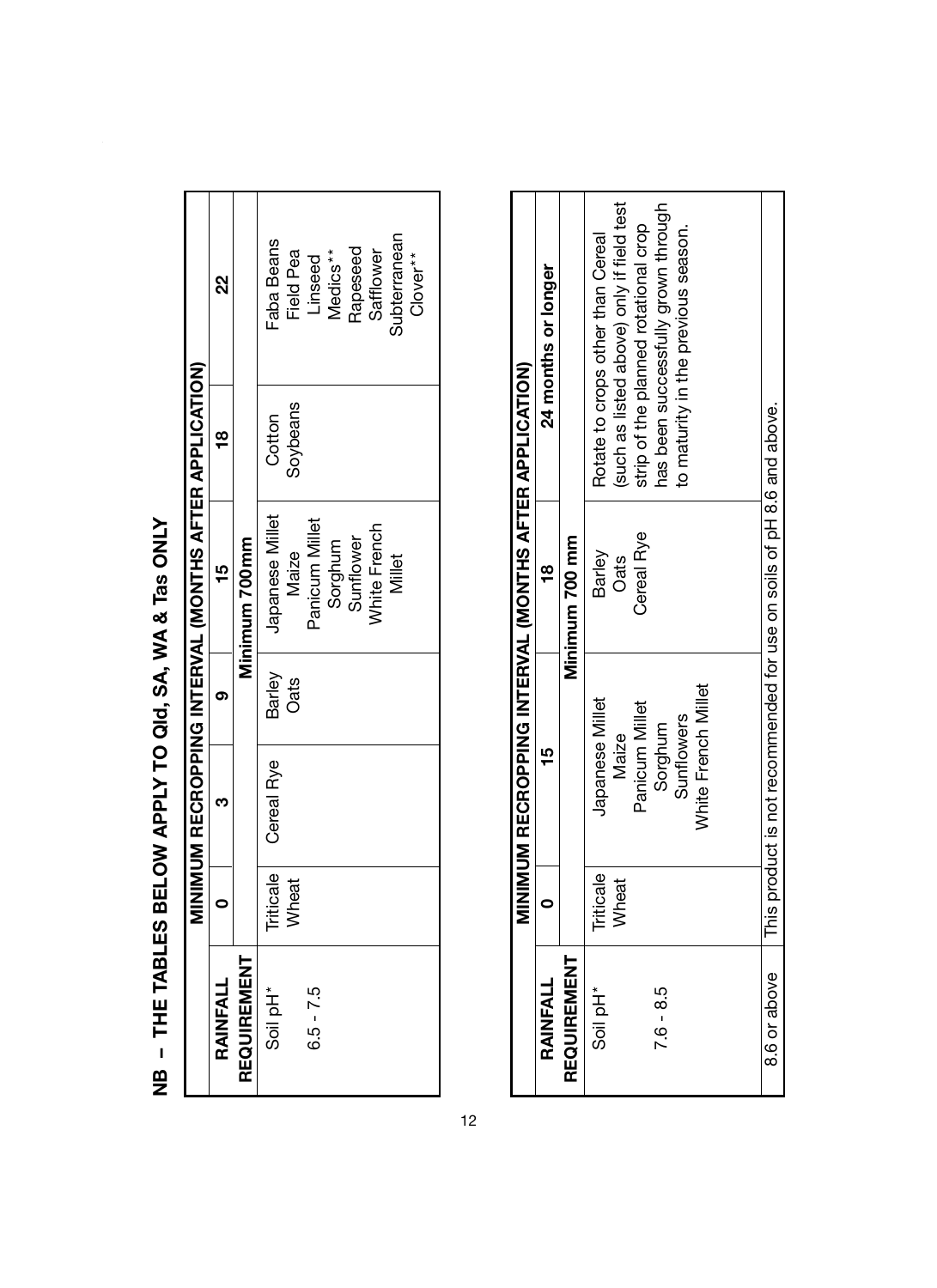| ï           |
|-------------|
|             |
| ֠<br>i      |
|             |
|             |
|             |
| ׇ֚֡֡֡       |
| I<br>í      |
|             |
| l<br>í<br>l |
| l           |
|             |
|             |
|             |
|             |
|             |
| ı           |
|             |
|             |

|                      |                    |            |                | MINIMUM RECROPPING INTERVAL (MONTHS AFTER APPLICATION)                                                                            |                                            |
|----------------------|--------------------|------------|----------------|-----------------------------------------------------------------------------------------------------------------------------------|--------------------------------------------|
| Soil pH <sup>*</sup> |                    |            |                | š                                                                                                                                 | g                                          |
| $6.6 - 7.5$          | Triticale<br>Wheat | Cereal Rye | Barley<br>Oats | Subterranean Clover**<br>Faba Beans<br>Rapeseed<br>Feld Pea<br>Safflower<br>Medics**<br><b>Lucerne</b><br><b>inseed</b><br>Lupins | Soybeans<br>Sorghum<br>Sunflower<br>Vlaize |

|             |  | MINIMUM RECROPPING INTERVAL (MONTHS AFTER APPLICATION)                                                                                                                                          |
|-------------|--|-------------------------------------------------------------------------------------------------------------------------------------------------------------------------------------------------|
| Soil pH*    |  | 24 months or longer                                                                                                                                                                             |
| $7.6 - 8.5$ |  | Rotate to crops other than Cereals (such as listed above) only if field<br>test strip of the planned rotational crop has been successfully grown<br>through to maturity in the previous season. |
|             |  | 8.6 and above $\blacksquare$ This product is not recommended for use on soils of pH 8.6 and above.                                                                                              |

13

- Soil pH is to be determined by Laboratory analysis using the 1:5 soil: water suspension method. \* Soil pH is to be determined by Laboratory analysis using the 1:5 soil:water suspension method. Includes natural regeneration of Subterranean clover and Medics. \*\* Includes natural regeneration of Subterranean clover and Medics.  $\ddot{x}$
- Land previously treated with this product should not be rotated to crops other than those listed in - Land previously treated with this product should not be rotated to crops other than those listed in the above table. the above table.
- Tolerance of other crops (grown through to maturity) should be determined on a small scale before - Tolerance of other crops (grown through to maturity) should be determined on a small scale before sowing into larger areas. sowing into larger areas.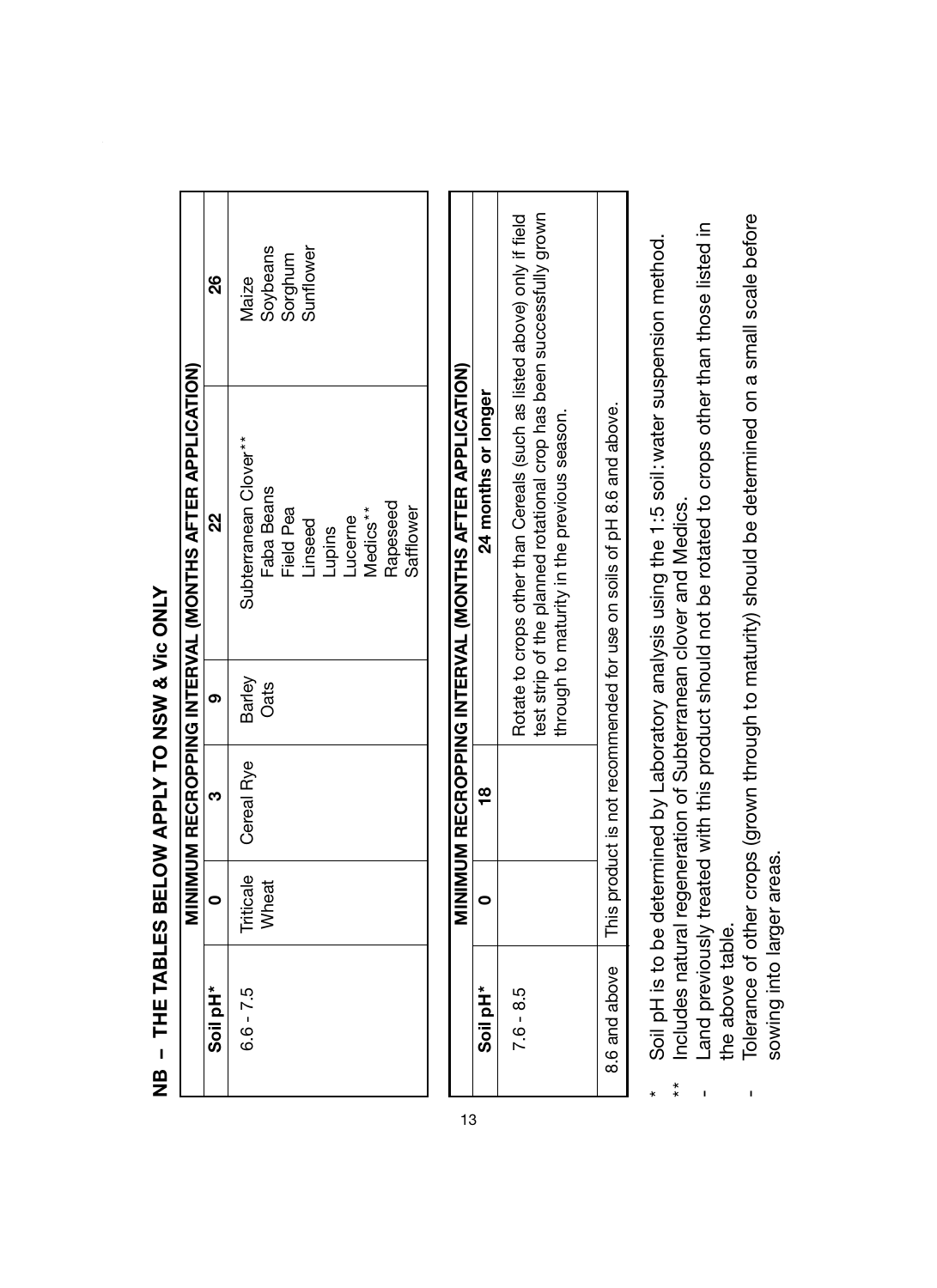#### **Spray Preparation**

This product is a water dispersible granule.

- 1. Fill tank partially with water and engage full agitation.
- 2. Add the required amount. (N.B. The measuring flask provided is graduated in grams of Chlorsun 750 Herbicide only. DO NOT use for measuring of other materials.)
- 3. Top up with water to the required volume.
- 4. Companion products: If applying this product with another product ensure this product has completely dissolved before adding the companion product.
- 5. Chlorsun 750 Herbicide must be kept in suspension at all times by continuous agitation. Where prepared spray mixes have been allowed to stand, thoroughly re-agitate before using.

#### **Use of Surfactant / Wetting Agent**

For post-emergence application, always add a non-ionic surfactant (1000  $\alpha$  ac/L) at 100 mL/100L of final spray volume (0.1% volume/volume). The use of spraying oils is not recommended.

NOTE: DO NOT add a surfactant/wetting agent when this product is tank mixed with another product which already has a surfactant/wetting agent in the formulation.

#### **Ground Spraying Equipment**

Use a boom spray properly calibrated to a constant speed and rate of delivery to ensure thorough coverage and a uniform spray pattern. Avoid overlapping and shut off spray booms while starting, turning, slowing or stopping as injury to the crop may result. Apply a minimum of 30L prepared spray/ha.

#### **Aerial Application**

Apply a minimum of 20L/ha water. Avoid spraying in still conditions and in winds likely to cause drift onto adjacent sensitive crops. Avoid spraying where drift can go onto areas likely to be sown to sensitive crops – see Crop Rotation Recommendations. Turn off spray boom whilst passing over creeks and dams.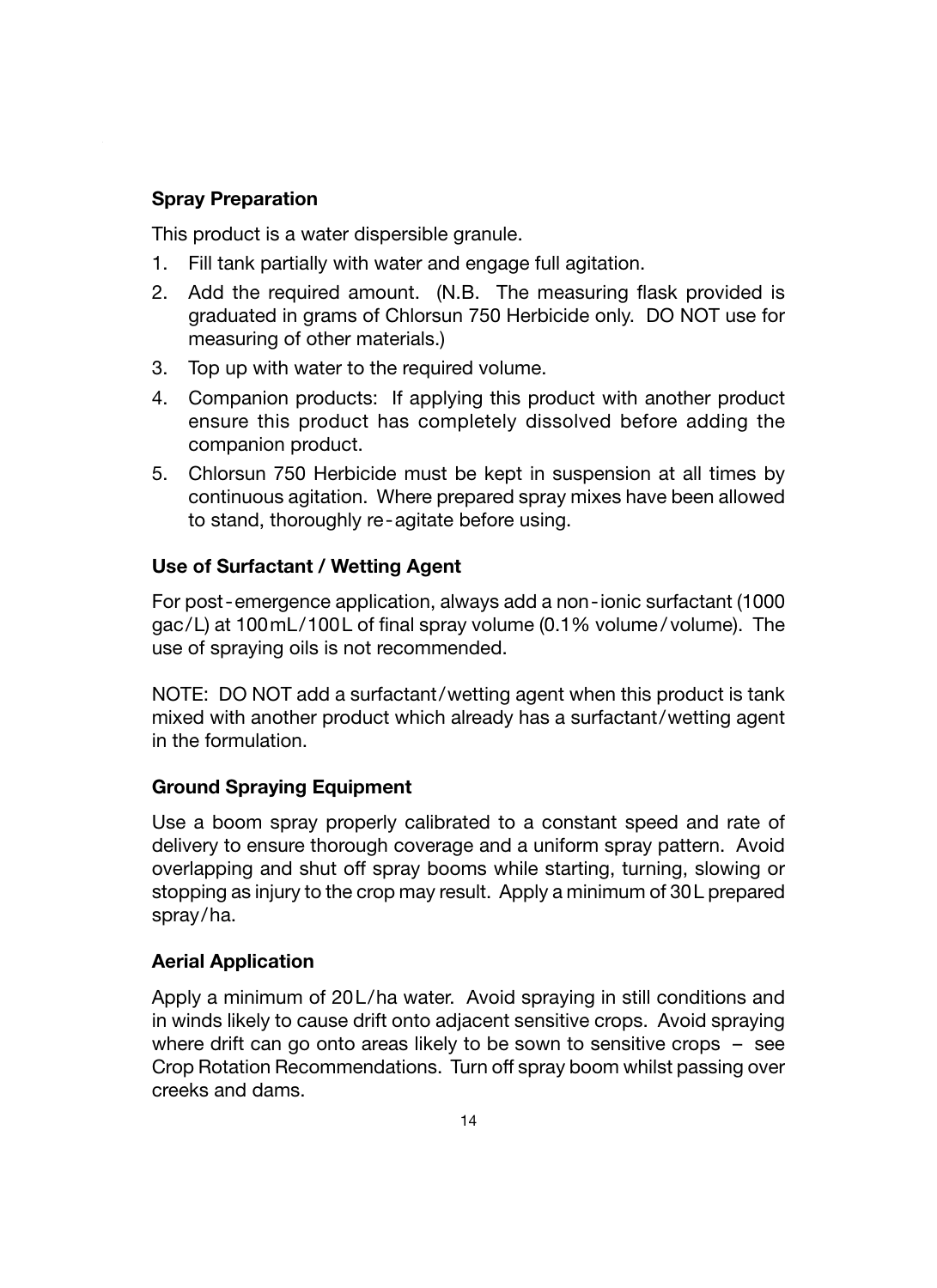#### **Sprayer Cleanup**

It is essential that the sprayer be properly cleaned after using this product to prevent injury to crops other than wheat, triticale, barley, oats, or cereal rye. All traces of Chlorsun 750 Herbicide should be removed from equipment using the following procedure:

- 1. Drain tank, then flush tank, boom and hoses with clean water for a minimum of 10 minutes.
- 2. Fill the tank with clean water then add 300mL household chlorine bleach (containing 4% chlorine) per 100L of water. Flush through boom and hoses then allow to sit for 15 minutes with agitation engaged, then drain.
- 3. Repeat Step 2.
- 4. Nozzles and screens should be removed and cleaned separately. To remove traces of chlorine bleach, rinse the tank thoroughly with clean water and flush through hoses and boom.

CAUTION: DO NOT use chlorine bleach with ammonia. All traces of liquid fertiliser containing ammonia, ammonium nitrate or ammonium sulphate must be rinsed with water from the mixing and application equipment before adding chlorine bleach solution. Failure to do so will release a gas with a musty chlorine odour which can cause eye, nose, throat and lung irritation. DO NOT clean equipment in an enclosed area.

#### **Compatibility**

This product is compatible with glyphosate and paraquat. This product does not control Wild Oats, however it is compatible with Wild Oat Herbicides Avadex BW<sup>1</sup>, Mataven<sup>1</sup> and Puma<sup>1</sup> S. It is also compatible with Bromoxynil, MCPA (and Bromoxynil/MCPA mixtures), 2,4-D amine and 2,4 - D ester, Lontrel<sup>1</sup> L, Tigrex<sup>1</sup> and Jaguar<sup>1</sup>. This product is also compatible with trifluralin and the insecticides omethoate, dimethoate deltamethrin, fenvalerate and chlorpyrifos.

#### **PROTECTION OF CROPS, NATIVE AND OTHER NON - TARGET PLANTS**

DO NOT apply or drain or flush equipment on or near desirable trees or other plants or on areas where their roots may extend or in locations where the chemical may be washed or moved into contact with their roots.

DO NOT apply under meteorological conditions or from spraying equipment which could be expected to cause spray to drift onto nearby susceptible plants, adjacent crops, crop lands or pastures.